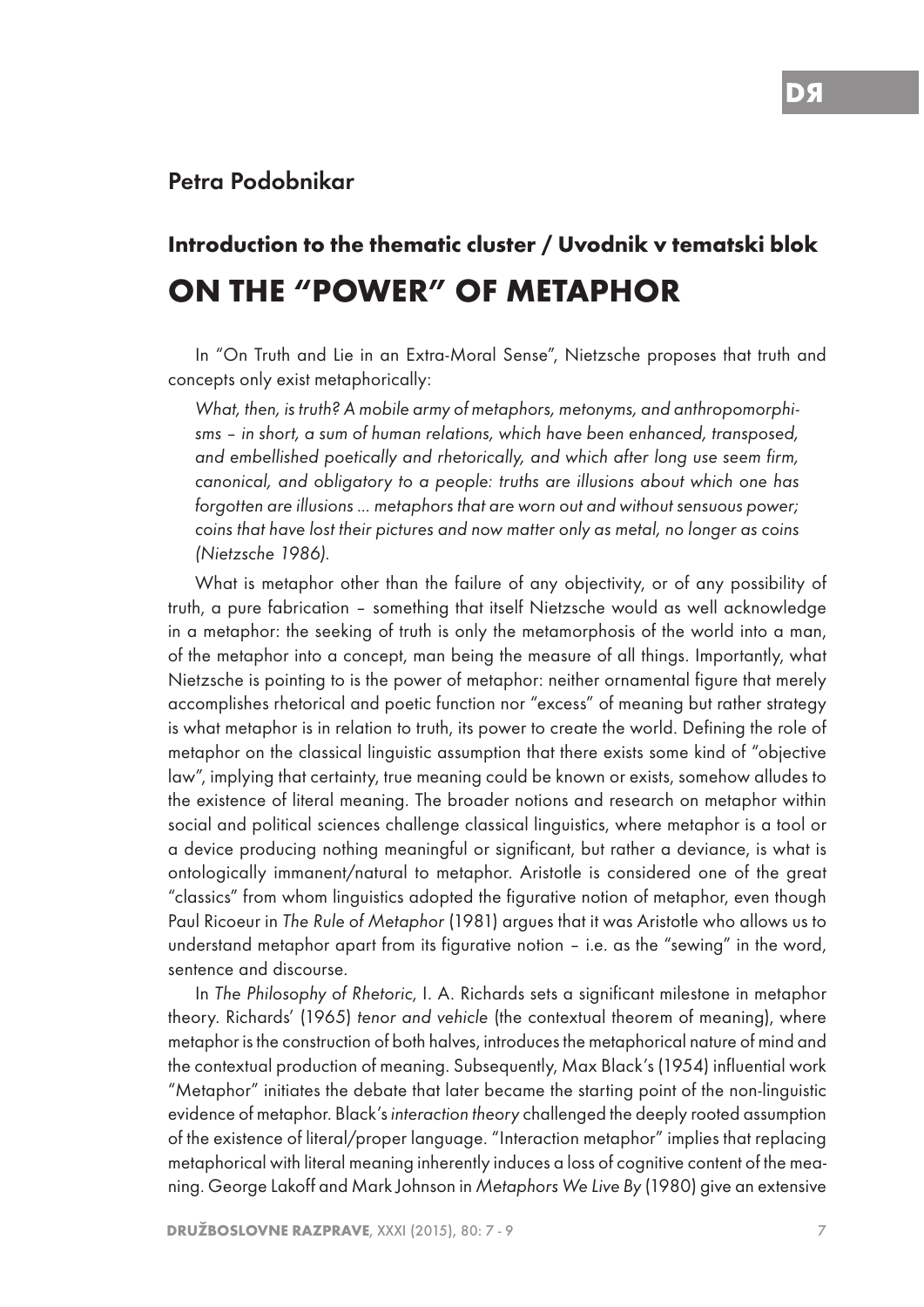analysis on the cognitive functioning of metaphor and empirical evidence of the conceptual nature of metaphor. In general, cognitive linguistics and cognitive neuroscience were the first disciplines that theoretically and empirically challenged the "hermetically" confined linguistic analysis of metaphor. In general, cognitive linguists assume that metaphor is a way of thinking and understanding reality. Apart from creating reality, metaphor is the mental processing of things and events, for reality is irreducibly metaphorical.

Over the last decades, many studies have embraced and challenged the "cognitive theory" of metaphor. Charles Forceville in his work *Pictorial Metaphor in Advertising* (1996) restored the concept of visual metaphor. David Ortony in the preface of *Metaphor and Thought* (1993) provided a constructivist account of metaphor – thus metaphor has a creative function in language and in perceiving reality. Raymond W. Gibbs in *The Poetics of Mind* (1994) and in the Preface to *Metaphor and Thought* (2008) argues that interdisciplinary research on metaphor allows advancing classical assumptions of metaphor as a part of language, mind (psychology) and culture (anthropology). Very few theoreticians were acknowledging metaphor as being omnipresent in other academic fields, whether they be arts, music or politics. *Metaphor and Political Language* (2008), edited by Terrell Carver and Jernej Pikalo, offers methodologically and theoretically innovative approaches to the use of metaphor in political science, demonstrating the importance of metaphor in social and political discourse.

The inquiry of the descriptive and constitutive functions of metaphors in social and political sciences is lucidly addressed in three articles provided by this special issue of *Dru*ž*boslovne razprave*.

Ljiljana Šarić in *Metaphors in the National Discourse* focuses on the functioning of metaphor, conventional metaphor in particular, in contemporary South Slavic (media and public) national discourse and discourse of scholars on nationalism. Drawing on cognitive linguistic methodology, she demonstrates the symbolic and ideological effects of metaphor, indicating the difference between the conceptual metaphors (conventional) and *deliberate* metaphors in discourse. Šarić points to the strategic, intentional use of metaphor (as a discursive strategy), which has an immense impact on identity formation ("directing" and provoking certain emotions) and perceiving (political) events.

In *And the Word Was Made Flesh, and Dwelt Among Us: On Zombies, Political Protests and the Transmodality of Political Metaphors*, Ilija Tomanić-Trivundža investigates how political metaphors effect, or what role do political metaphors play in, (media) portraying of protest. Through the investigation of the *zombie metaphor*, he demonstrates the multimodal functioning of metaphor, i.e. the different uses/modalities in media/journalistic coverage of Slovenian popular uprising that took place between 2012–13. By combining distinctive methodological approaches, cognitive linguistics, social movement theory and visual culture, Tomanić-Trivundža introduces the concept of the *transmodal metaphor.* He argues that the process of refeudalization (Habermas) of the political and public sphere as a consequence of a democratic deficit, general apathy of the public and the increasing power of capitalism, which favours the commercial spectacle, somehow "imposes" the *carnivalesque performance*, i.e. zombified protestors, which may, but only temporary, induce political change. At the same time, he questions whether this symbolic